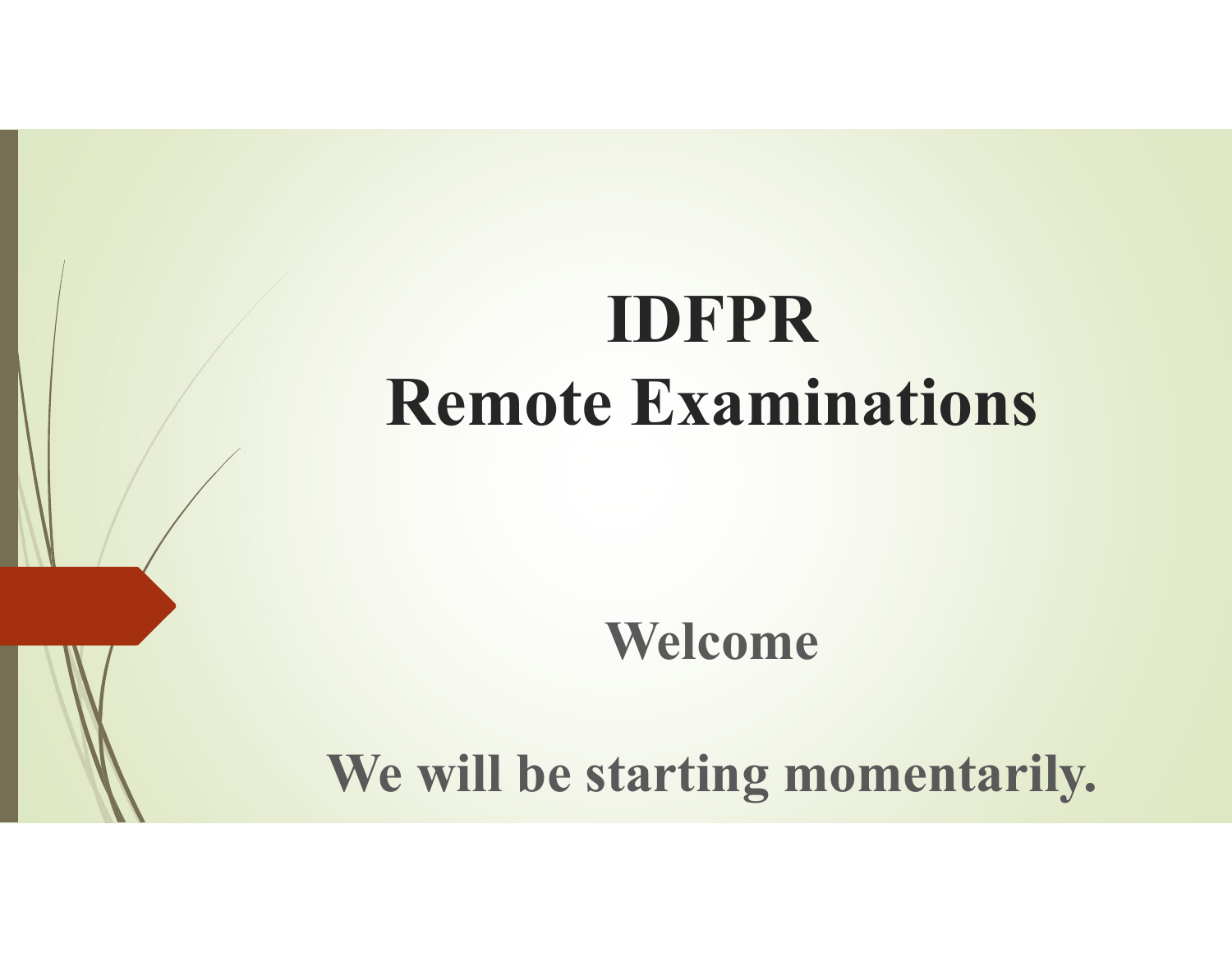# **Opening Comments**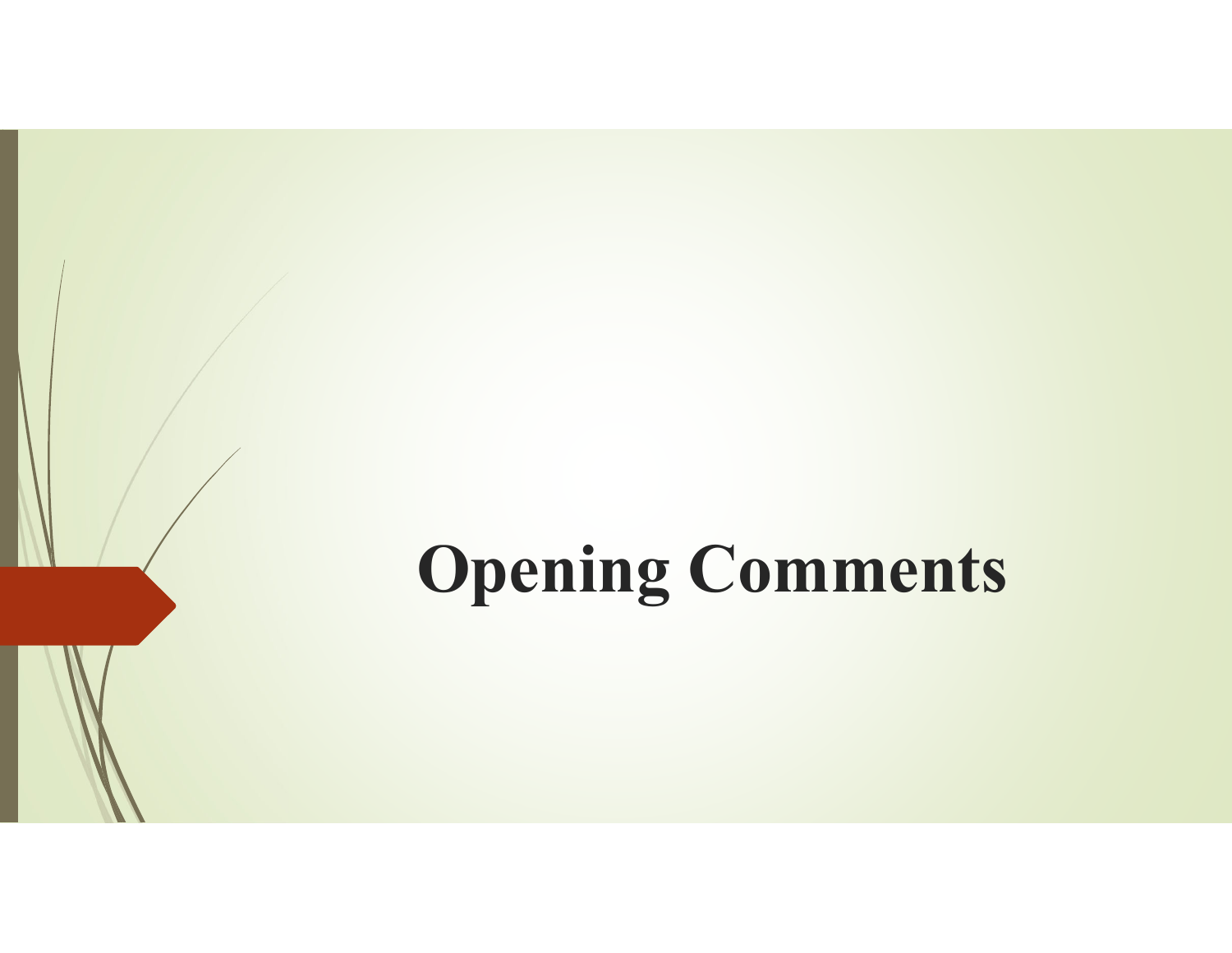# **These exams are risk focused and expanded based on areas of concern.**

- $\triangleright$  Items needed list will still be emailed.
- $\triangleright$  List are tailored to the remote exam process.
- $\triangleright$  The requested items must be uploaded prior to the exam start date.
- Questionnaires must be completed and uploaded prior to the exam start date.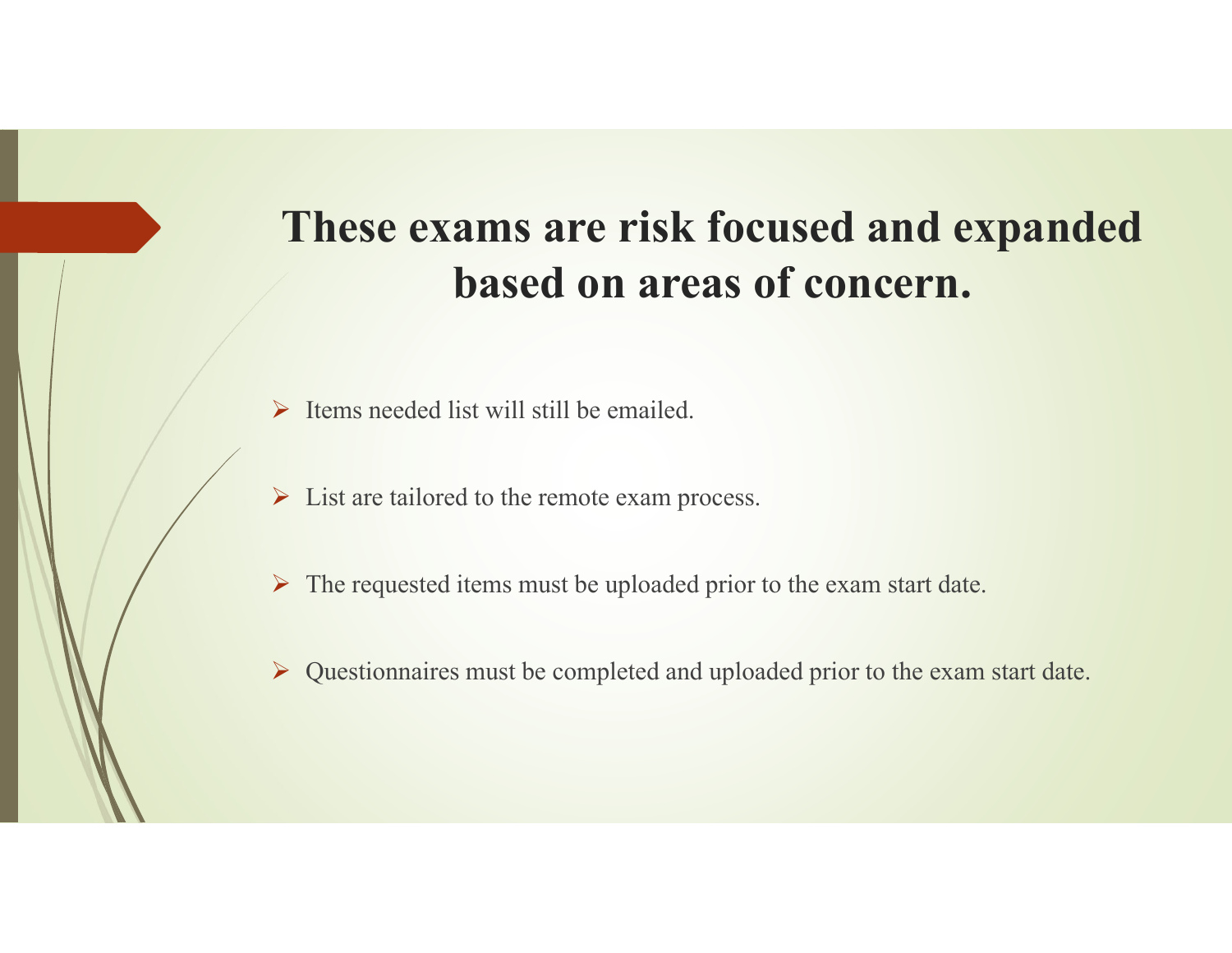# **Examinations are taking longer.**

- $\triangleright$  One to two weeks longer.
- **►** Because of:
	- \* Time needed to upload additional items requested;
	- \* Time needed to download items requested;
	- \* Locating specific items in the portal that were requested;
	- \* Waiting on communication.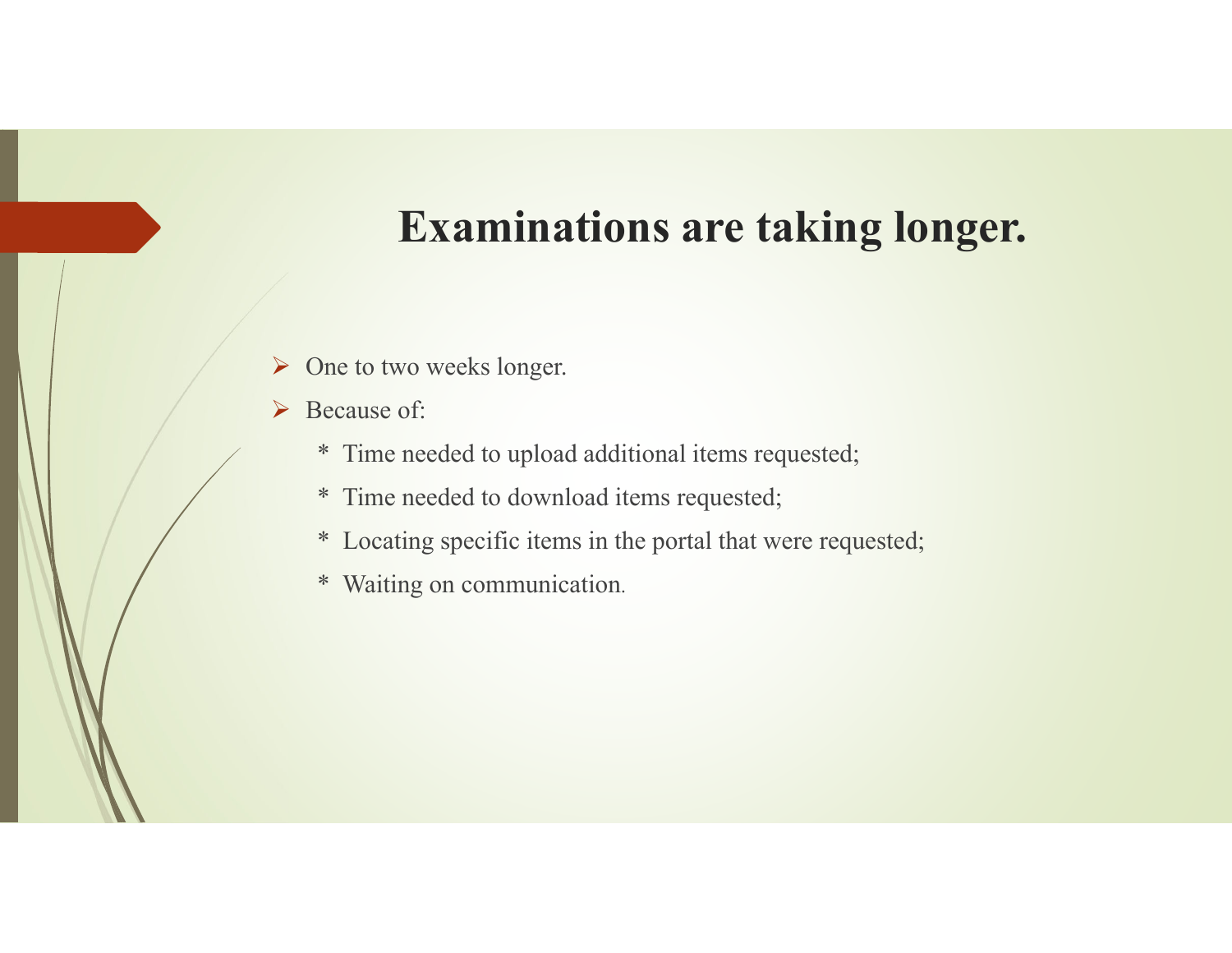# **How to Decrease the Examination Duration**

- Uploading zipped files (all documents or in categories) opposed to individual documents.
- $\triangleright$  Adequately describing the documents uploaded. Specifically name or use requested item reference number from items needed list.
- $\triangleright$  Uploading the items to the corresponding sub-folders.
- Ensuring all requested items are uploaded prior to the exam start date.
- $\triangleright$  Maintaining contact with the examiner.
- $\triangleright$  Identifying a specific contact staff person who will be responsible for following up on examiner's questions or additional items needed.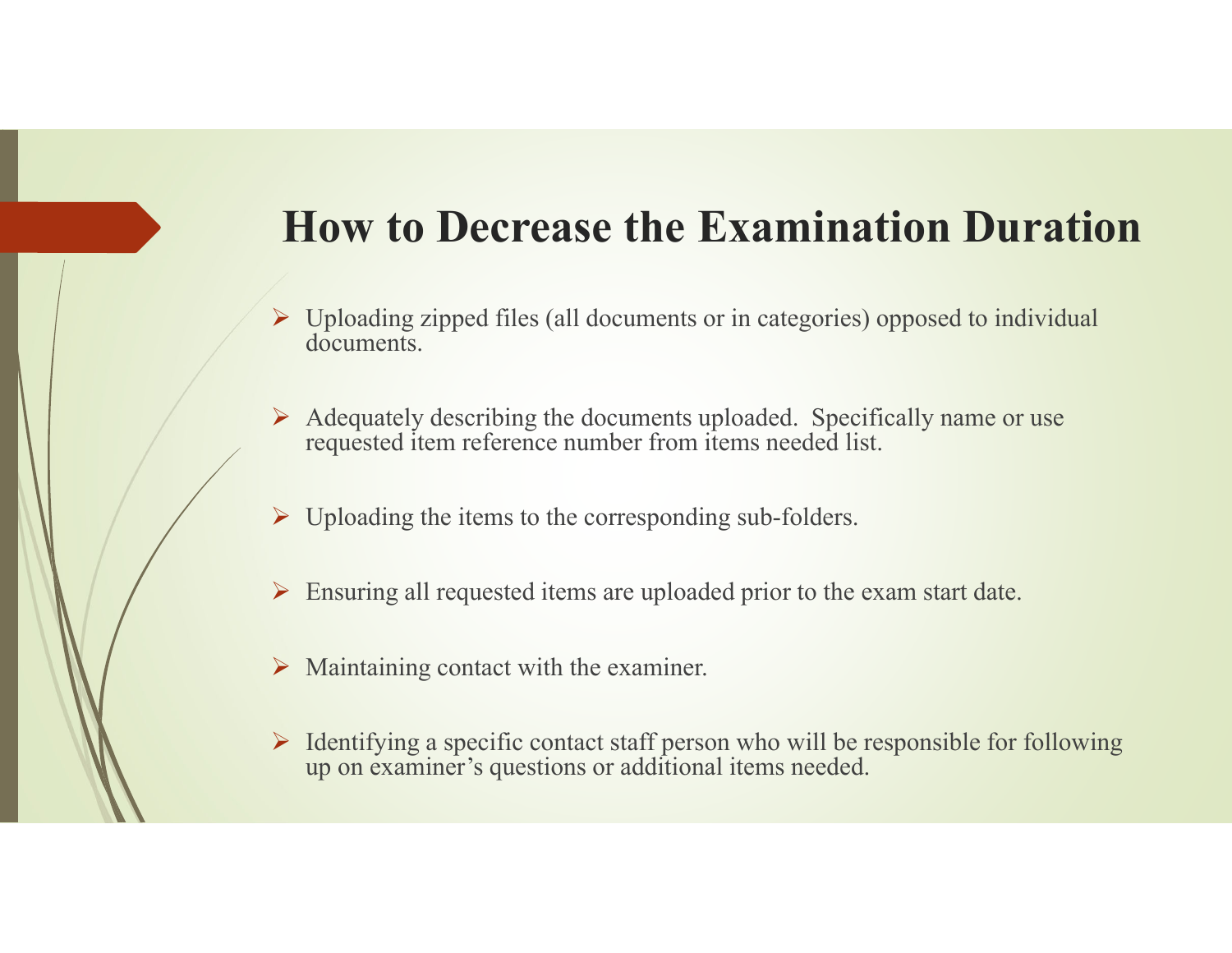# **Examiner and Management Required Contact During the Exam Process.**

- $\triangleright$  Identify a specific contact staff person who can act as a liaison between the credit union and the examiner.
- $\blacktriangleright$ Emails
- $\triangleright$  Phone calls:
	- \* As needed.
	- \* Recommended a couple of times a week at a predetermined day and time for updates, clarifications, and concerns.
- $\triangleright$  Each examiner has the capability to do a WebEx meeting. This allows both the credit union staff and the examiner to share screens if necessary.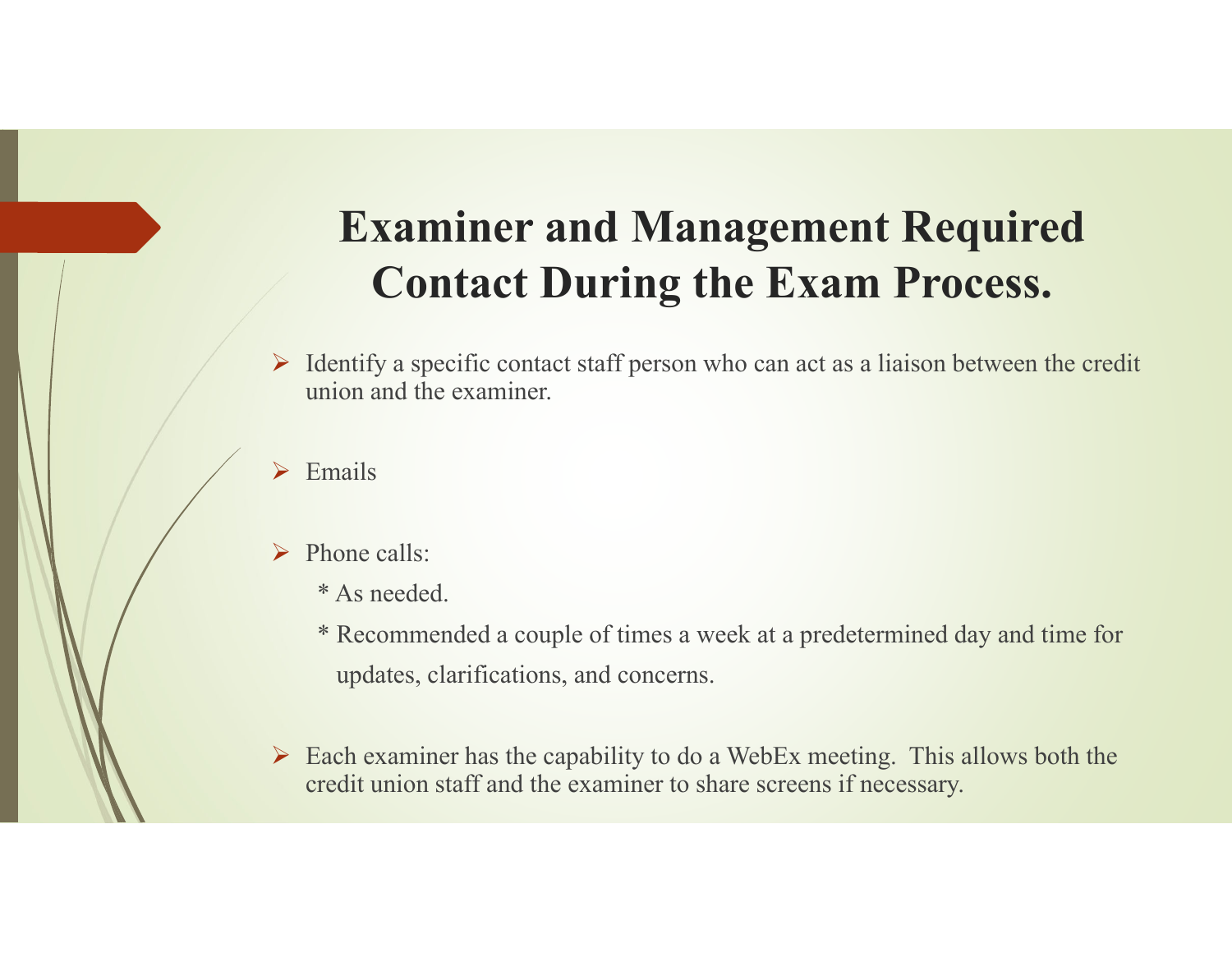# **Exit and Board Presentations**

- $\triangleright$  Not going to be in person.
- $\triangleright$  Conference calls.
- WebEx meetings.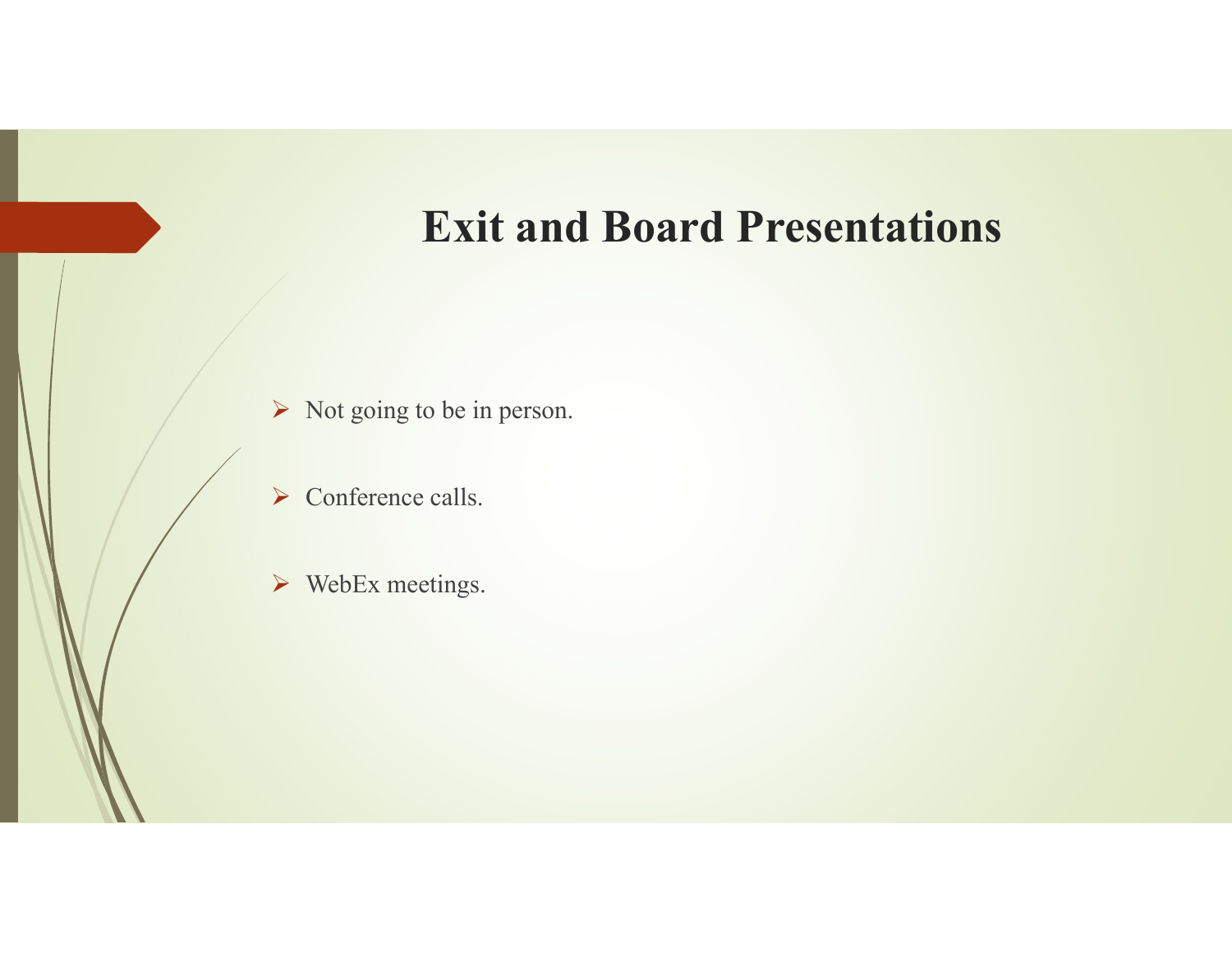# **Exchange of Information for the Examination**

- $\triangleright$  Do not send documents with Private Identifiable Information (names, account numbers, social security number, etc.) via unsecured emails, google documents, Dropbox, iCloud, or any other unsecured shared drive.
- IDFPR and you have access to two different methods for secure information exchange.
	- 1. NCUA Secure File Transfer Portal (Encrypted)
	- 2. Illinois Government File Transfer (Encrypted)
- $\triangleright$  For technical transfer issues and with Departmental permission, the examiner can go to the credit union only long enough to pick-up and drop-off examination items. All CDC guidelines must be followed at all times.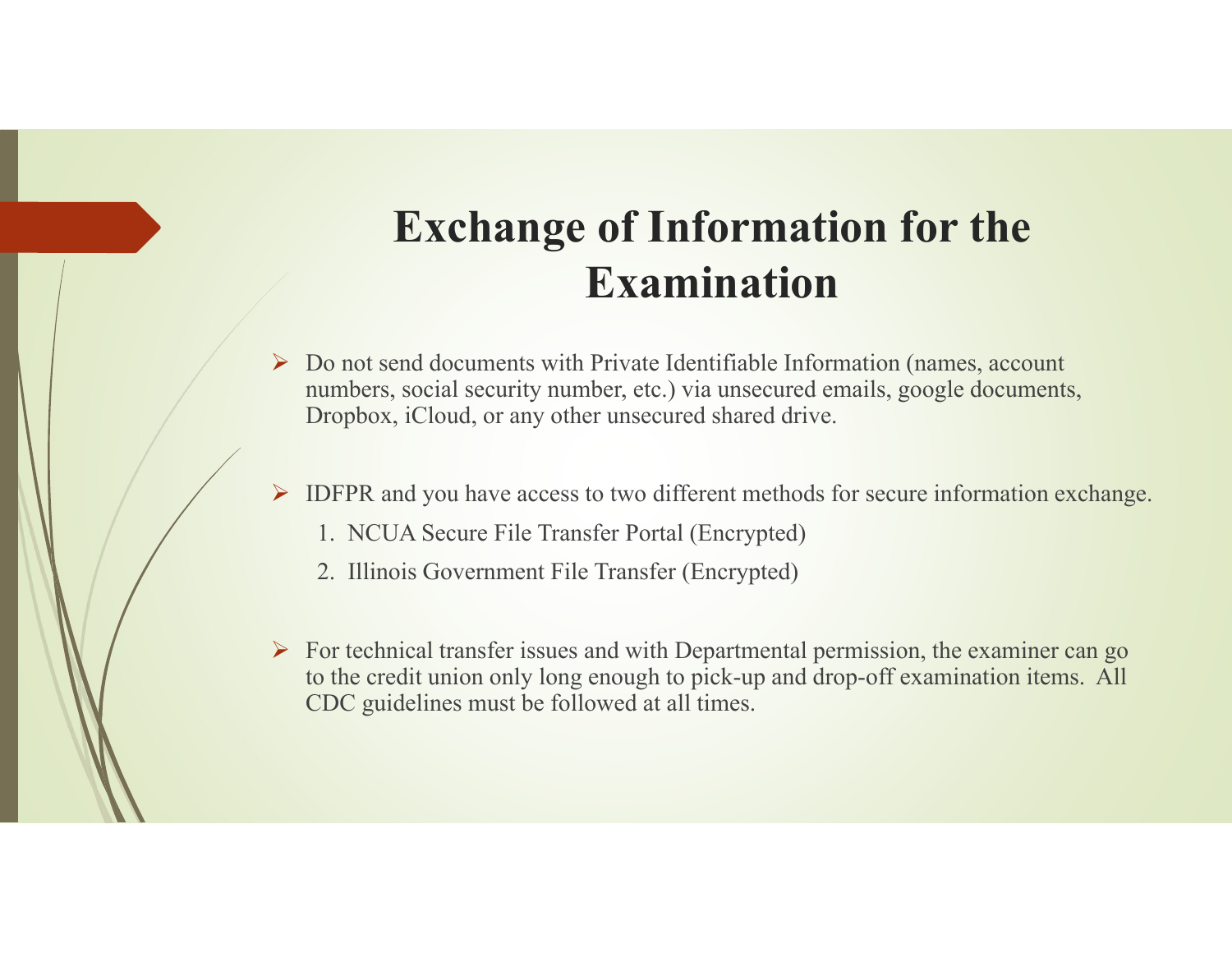# **NCUA Secure Transfer Portal (SFTP)**

- The examiner will inquire as to what staff members along with their email address you want to have access to the portal.
- $\blacksquare$  The examiner will set-up the folder for the examination and give permission to the designated credit union staff members.
- You and the designees will each receive a verification email from NCUA Secure File Transfer< EFTServer@ncua.gov>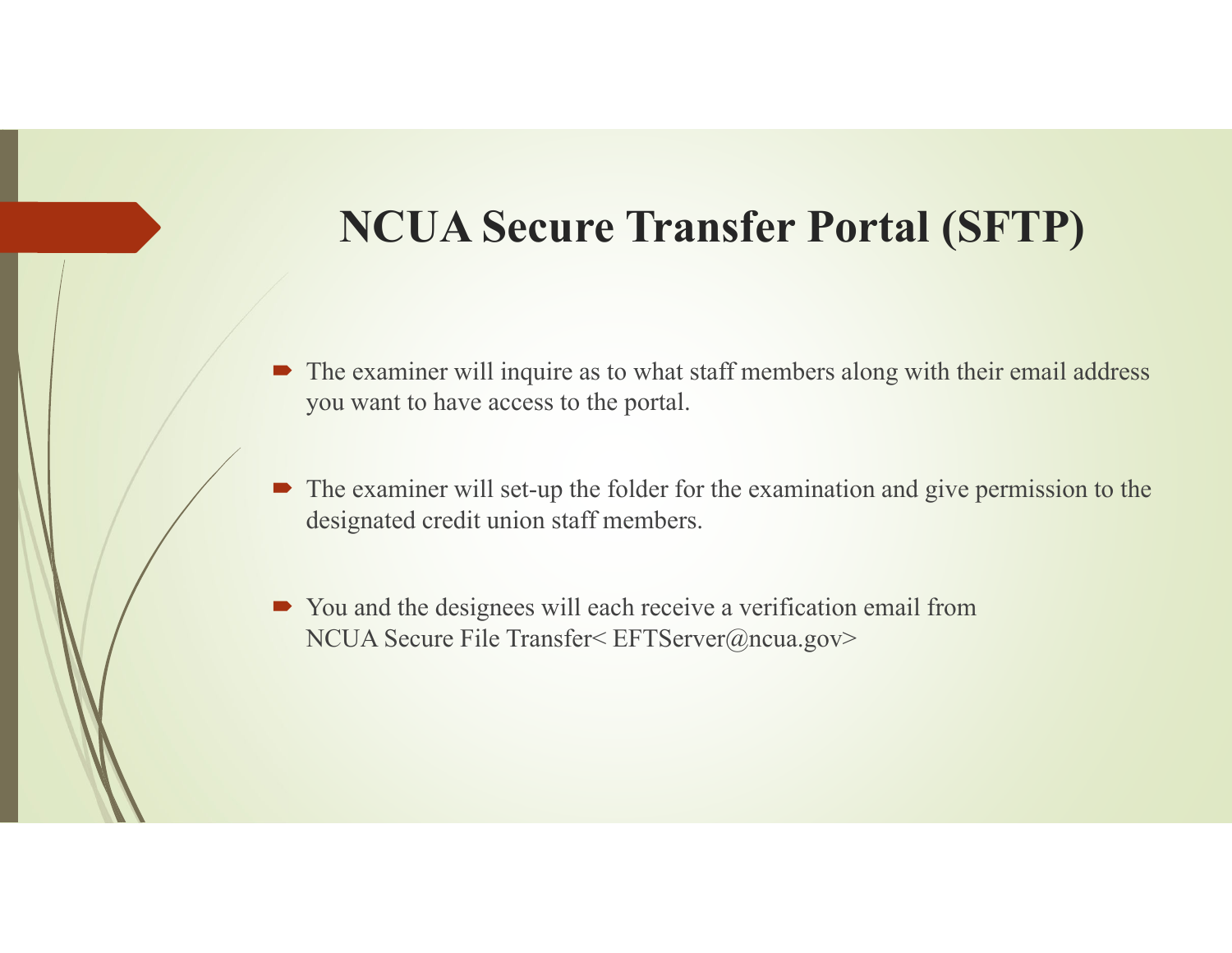# **NCUA Secure Transfer Portal (SFTP) Set-up Email**

 $\blacksquare$ **Example of email content:**

You've been added to a workspace

Hi CEO Lucky @A+WebinarCreditUnion.com,

Pamela Steele invited you to a shared folder called A+ Webinar Credit Union. August 5 to 31 2020.

A link will be provided in the email for each person to create an account with a username and password.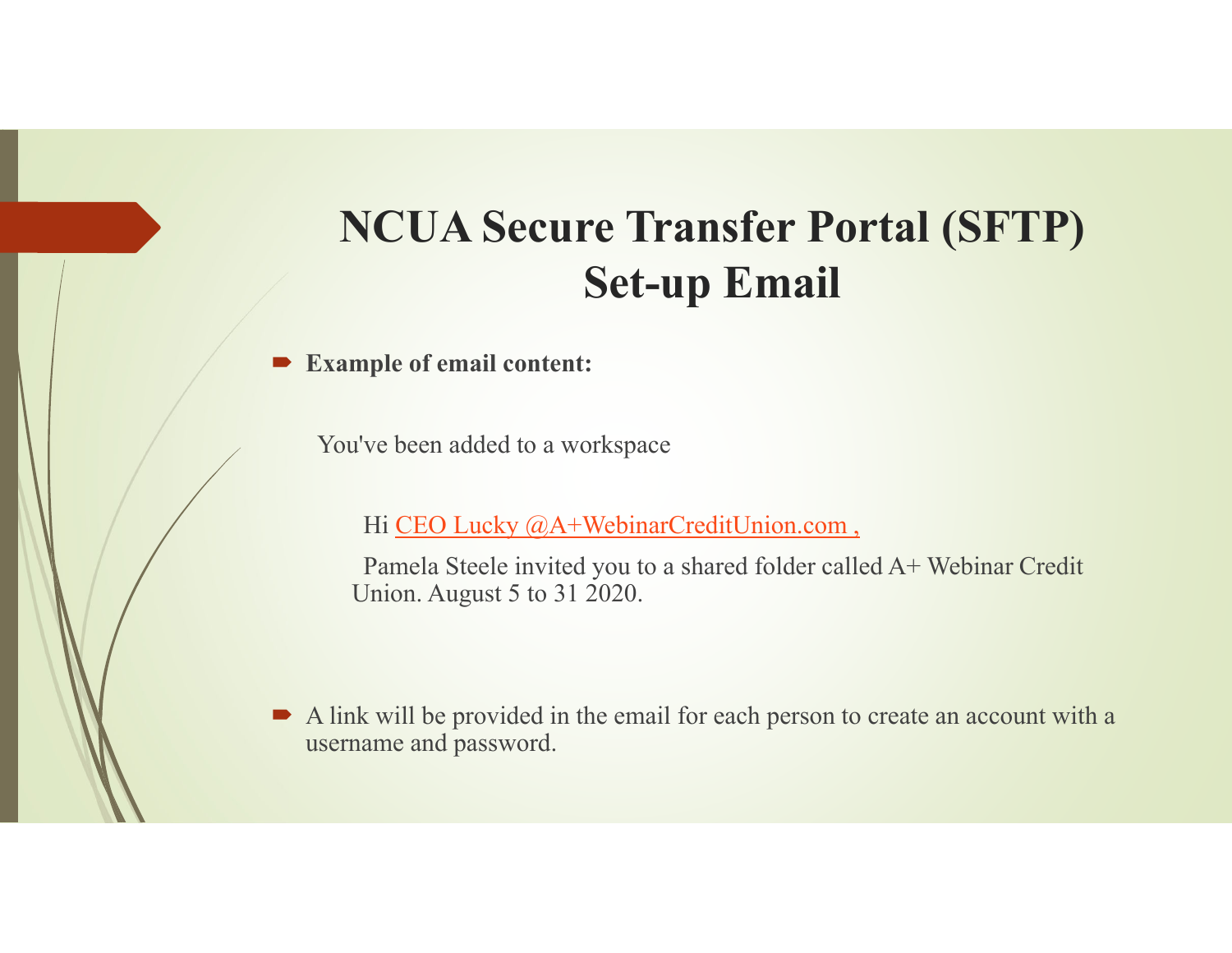# **NCUA Secure Transfer Portal (SFTP) Password**

NCUA Password requirements are:

- Minimum of 12 characters
- Must contain at least 4 characters from the following categories:
	- Uppercase
	- **☆Lowercase**
	- \*Numeric (0-9)
	- $\cdot$ Non alpha-numeric (e.g., !, #, \$, %)
- $\blacktriangleright$  Must not contain 5 or more characters from the username
- Must not contain 3 or more repeating characters
- Must not solely consist of a word in the dictionary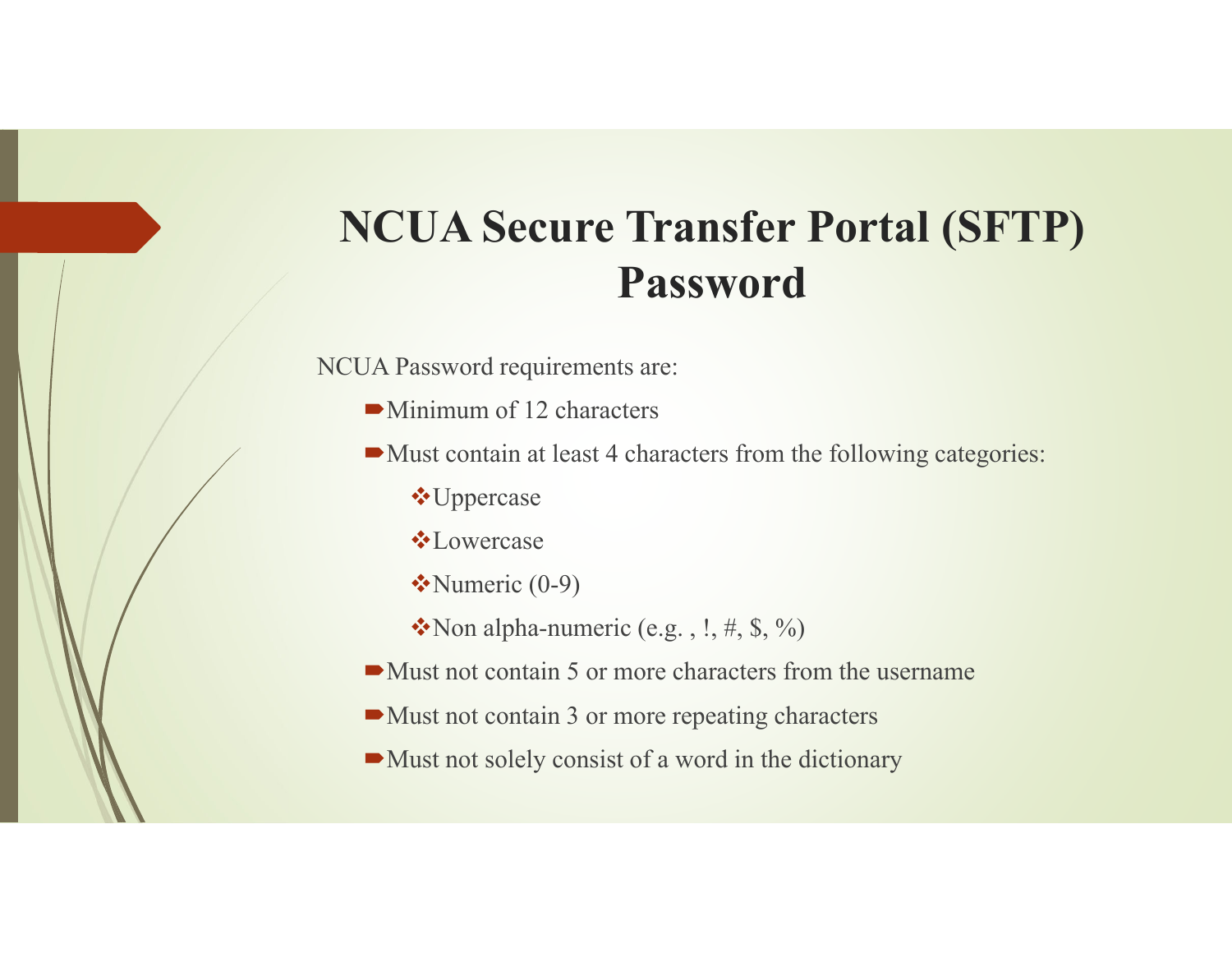## **NCUA Secure Transfer Portal (SFTP) Portal Access**

After the creation of the account, you will be given access to the portal.

 $\blacksquare$ The examination folder is in a section called "Shared with me."

*Do not create a folder in the "My folders" because examiners will not have access to it.*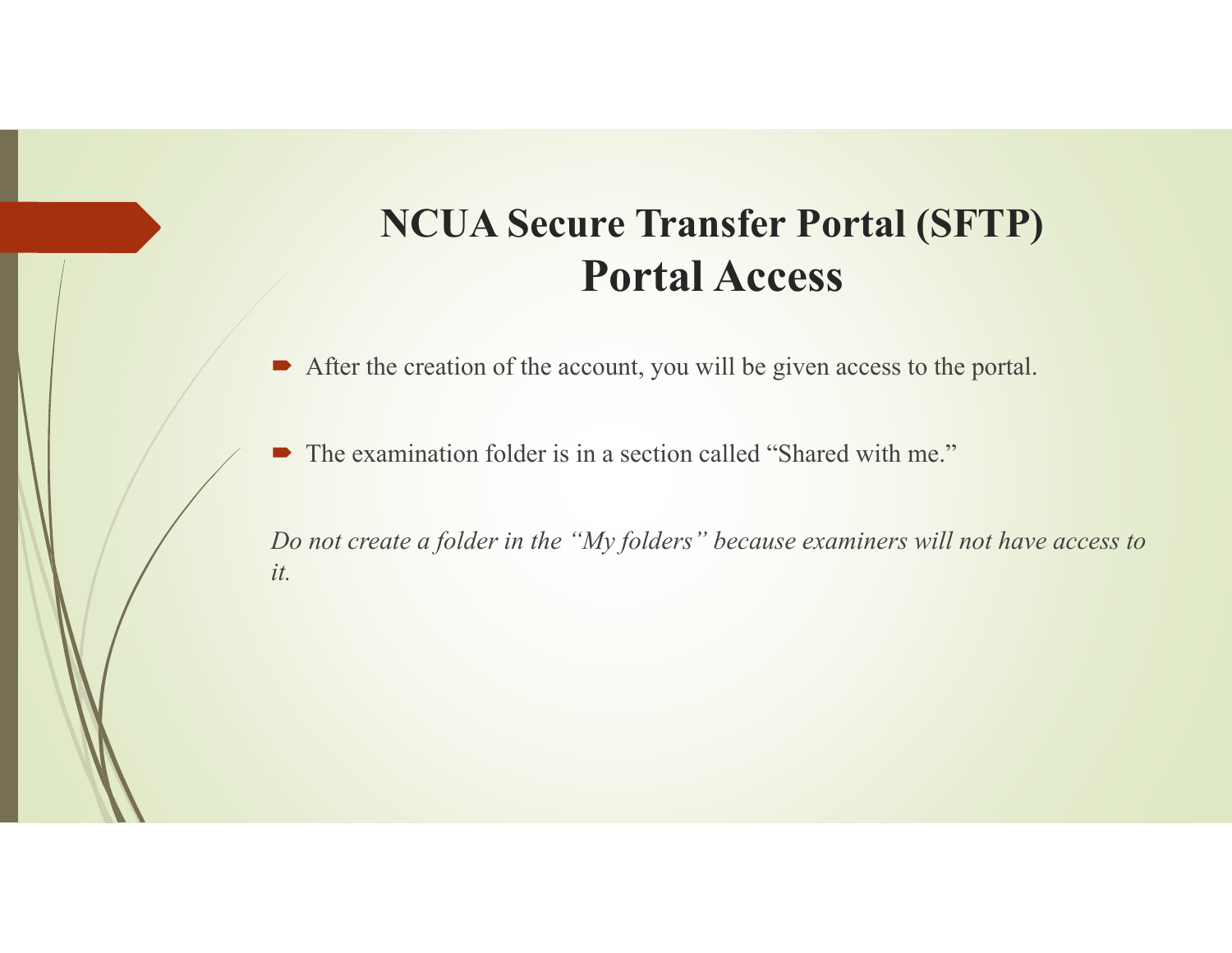# **NCUA Secure Transfer Portal (SFTP)**

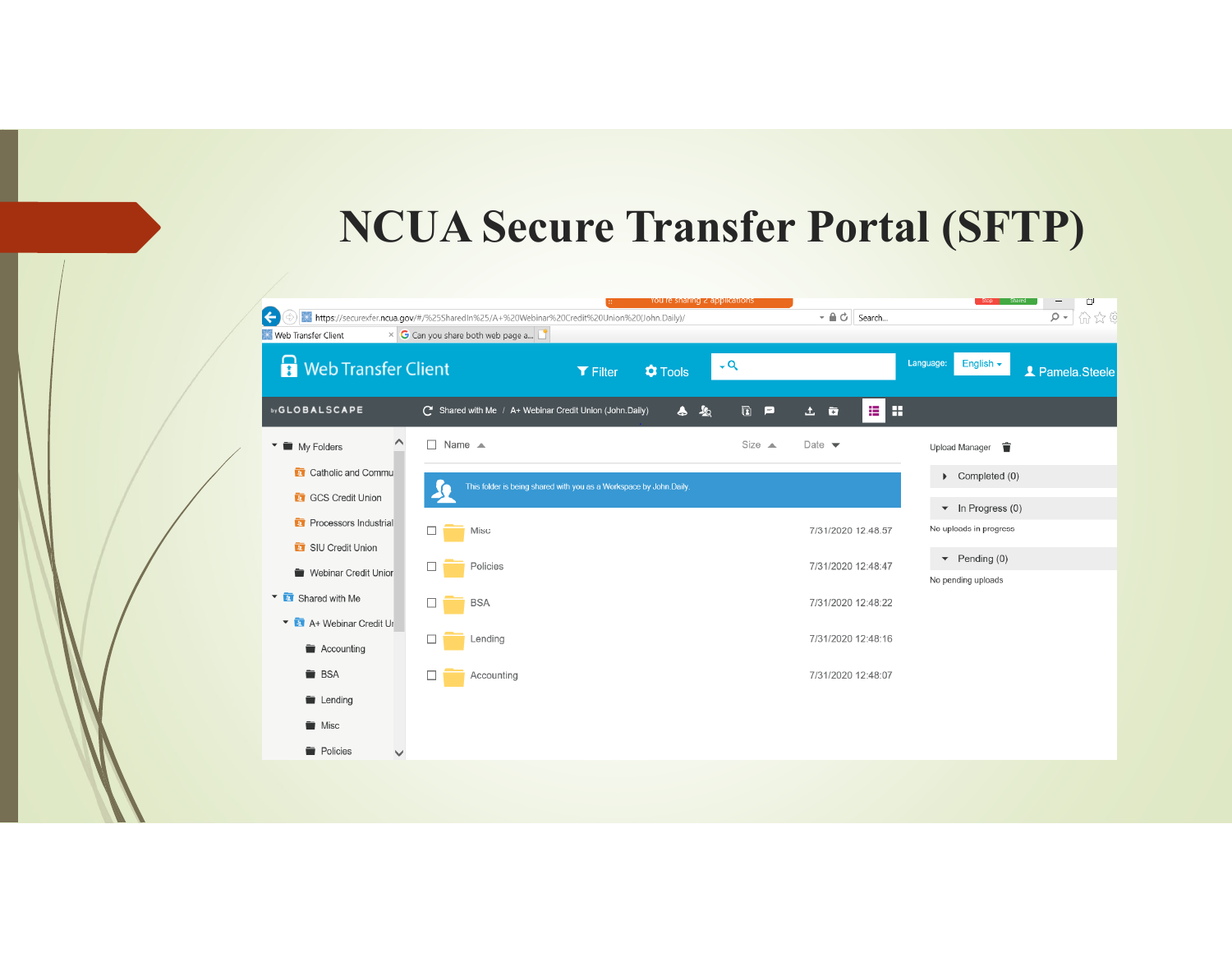# **NCUA Secure Transfer Portal (SFTP) Uploading Documents**

- Upload button
- **■** Find document or zip file on your computer

*Report, excel document, etc.; already created, no need to scan the document.*



### *Important Note:*

- $\checkmark$  Make sure the document is named appropriately.
- $\checkmark$  Zip all files possible.
- Unzipped files will take longer to upload and to download (can only do one at a time).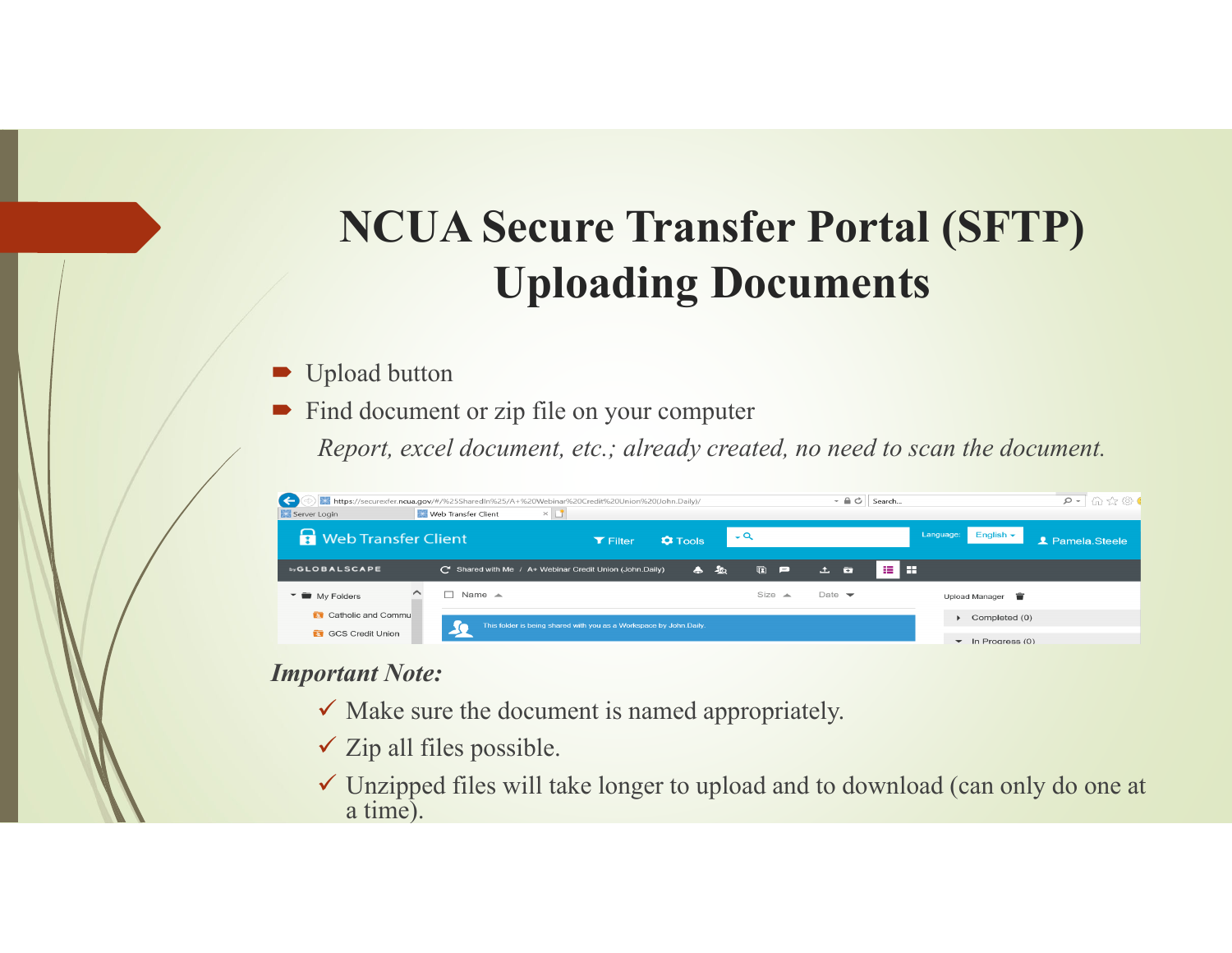# **NCUA Secure Transfer Portal (SFTP) Downloading**

- Locate and click on the document (only one at a time)
- Select the download button
- Select "open" or "save"
- Unclick the document downloaded
- $\blacksquare$ Start process again.

| ᆂ<br>Server Login                      | <b>BEET HUDS://SCUREARCHUNGUDV/T/704.JJHGEUHI704.J/MT/704.VVCDIHGI/04.VUCDLICUH/04.VUHINH/04.VUUHILDGIIY//</b><br>Web Transfer Client<br>$\times$ 1 |                            | $1.3001$ GHz.<br>$=$ $\sim$ $-$ | <b>PER THE AT ASSES</b>                        |
|----------------------------------------|-----------------------------------------------------------------------------------------------------------------------------------------------------|----------------------------|---------------------------------|------------------------------------------------|
| <b>B</b> Web Transfer Client           | $\bullet$ Tools<br>$T$ Filter                                                                                                                       | $-9$                       |                                 | English $\sim$<br>Language:<br>1 Pamela Steele |
| <b>byGLOBALSCAPE</b>                   | C. Shared with Me / A+ Webinar Credit Union (John.Daily)<br>$\odot$ $\blacksquare$<br>G.<br>۵<br>$\mathcal{A}_{\Omega}$                             | г<br>at a<br>$\rightarrow$ | 無し<br>H<br>土<br><b>F</b>        |                                                |
| My Folders<br>$\overline{\phantom{a}}$ | $\Box$ Name $\triangle$                                                                                                                             | $Size -$                   | Date $\blacktriangledown$       | Upload Manager                                 |
| <b>ET</b> Catholic and Commu           | This folder is being shared with you as a Workspace by John.Daily.                                                                                  |                            |                                 | $\triangleright$ Completed (1)                 |
| <b>ET</b> GCS Credit Union             |                                                                                                                                                     |                            |                                 | $\blacktriangleright$ In Progress (0)          |
| <b>ET</b> Processors Industrial        | <b>M</b><br>Using State's portal.pdf                                                                                                                | 56.51 KB                   | 8/5/2020 13:12:03               | No uploads in progress                         |
| SIU Credit Union                       |                                                                                                                                                     |                            | 7/31/2020 12:48:57              | $\blacktriangleright$ Pending (0)              |
| Webinar Credit Unior<br>٠              | Misc                                                                                                                                                |                            |                                 | No pending uploads                             |
| <b>Accounting</b>                      | — <del>— —</del> — — —                                                                                                                              |                            |                                 |                                                |

*Documents and zip files download to a download file on your computer*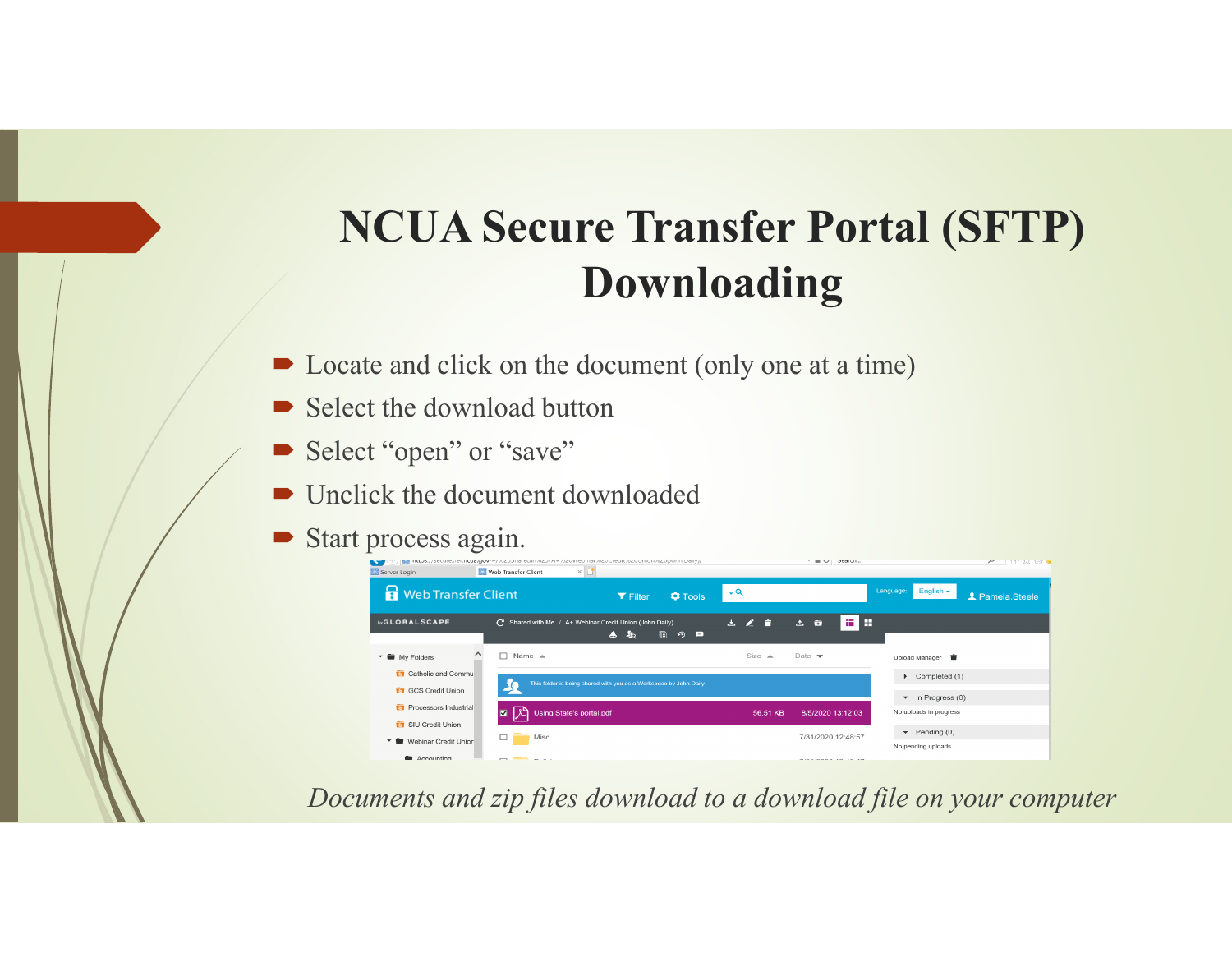# **NCUA Secure Transfer Portal (SFTP)**

- Automatically signs you out after a small inactivity time.
- $\blacksquare$ Depending upon the "traffic" in the portal program, sometimes the program is slow, and it might take a few times to get logged in.
- If you do not initially set-up your password timely, you will not be able to access the portal. If this happens, ask your examiner to resend the invitation.
- For portal issues contact: NCUA OneStop at <u>onestop@ncua.gov</u> or 800-827-3255.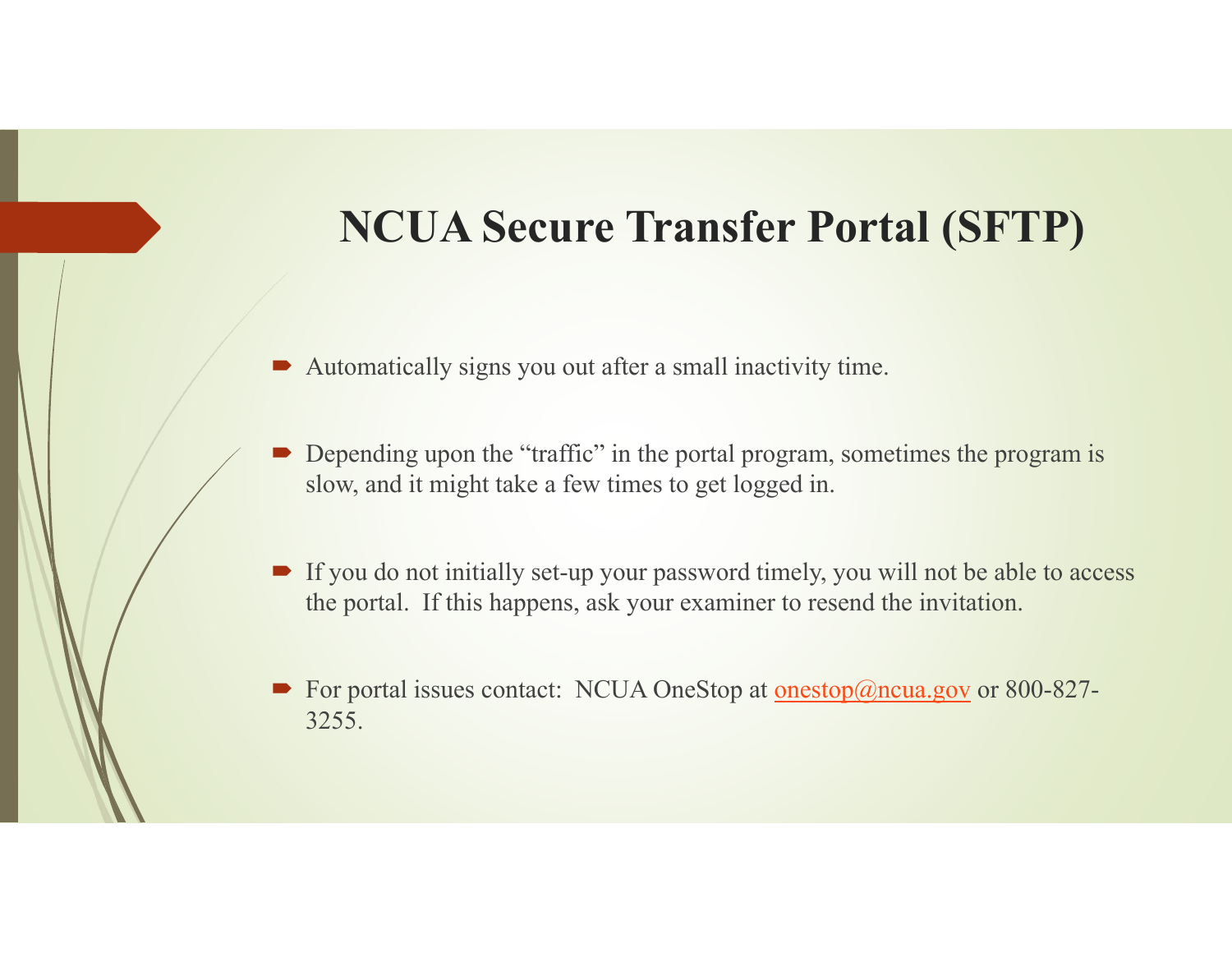# **Illinois Government File Transfer Website**

**https://filet.illinois.gov/filet/pimupload.asp**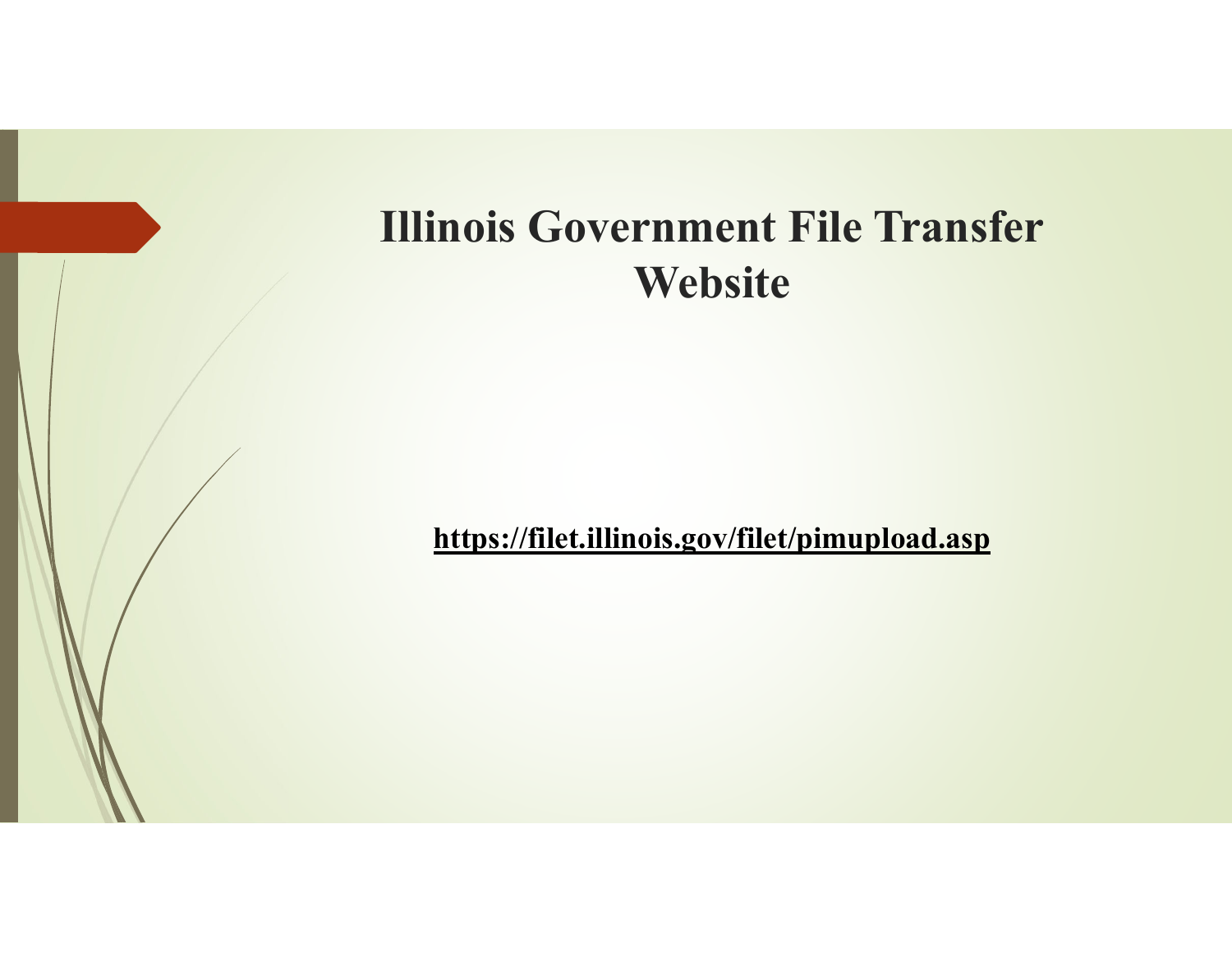# **Illinois Government File Transfer**

#### Upload

#### WARNING! UNAUTHORIZED ACCESS IS PROHIBITED

Further access is limited to authorized users for State of Illinois official business only. By accessing or using this system you are consenting to monitoring and recording, which may be disclosed for administrative, disciplinary, civil, or criminal actions, penalties, or prosecution. Users should have no expectation of privacy when using this system or any of its components. The transmission of the file(s) is secured via SSL during the upload and download process; to further protect the file(s), it is the user's responsibility to protect confidential data by encrypting sensitive files before upload.

 $\Box$  I acknowledge that I have read and understand this warning.

| It's as easy as 1-2-3,  4! Instructions Features!                |                  |  |
|------------------------------------------------------------------|------------------|--|
| Recipient Email Addresses: (comma separated)                     |                  |  |
|                                                                  |                  |  |
| Your Email Address:                                              |                  |  |
|                                                                  |                  |  |
| Select File to Send (Up to 2 gig):<br>Choose File No file chosen | + Add More Files |  |
| File Transfer Email Subject (Optional):                          |                  |  |
|                                                                  |                  |  |
| <b>Advanced Options</b>                                          |                  |  |
| Message to Recipient (Optional):                                 |                  |  |
|                                                                  |                  |  |
|                                                                  |                  |  |
|                                                                  |                  |  |
|                                                                  | Send It!         |  |
|                                                                  |                  |  |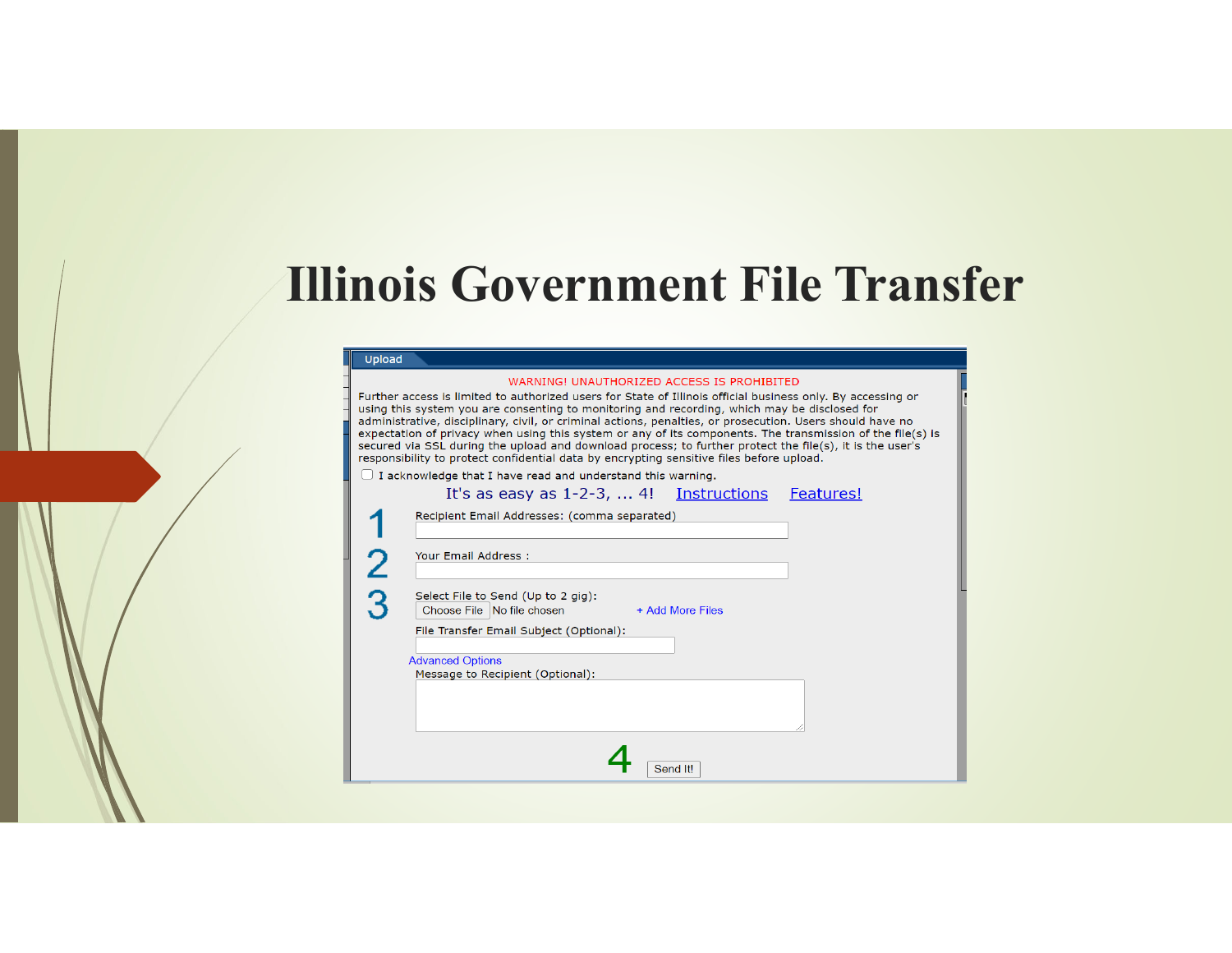### **Step 1 – Identify Recipients**

- $\triangleright$  Enter the Email Address(es) of the Recipient(s) that you want to receive the link to the file.
	- You may enter multiple recipients by separating them with a comma.
	- The maximum number of downloads is 10.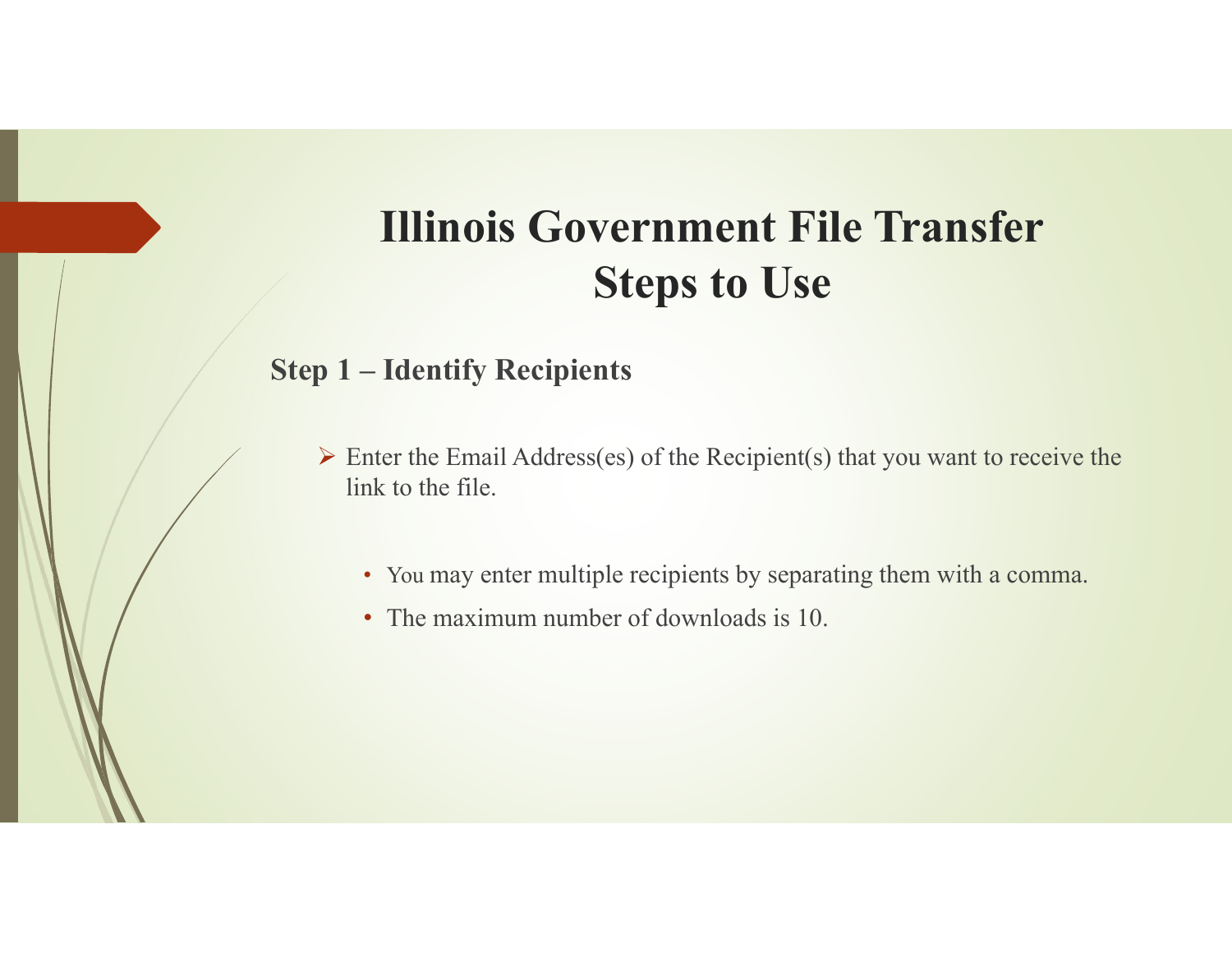### **Step 2 – Your Email Address**

- Enter your email address.
	- Make sure it is entered correctly.
	- You will be receiving a confirmation email containing information about your upload.
	- This confirmation will contain a link to the download status and a link to remove the file from the server, if necessary.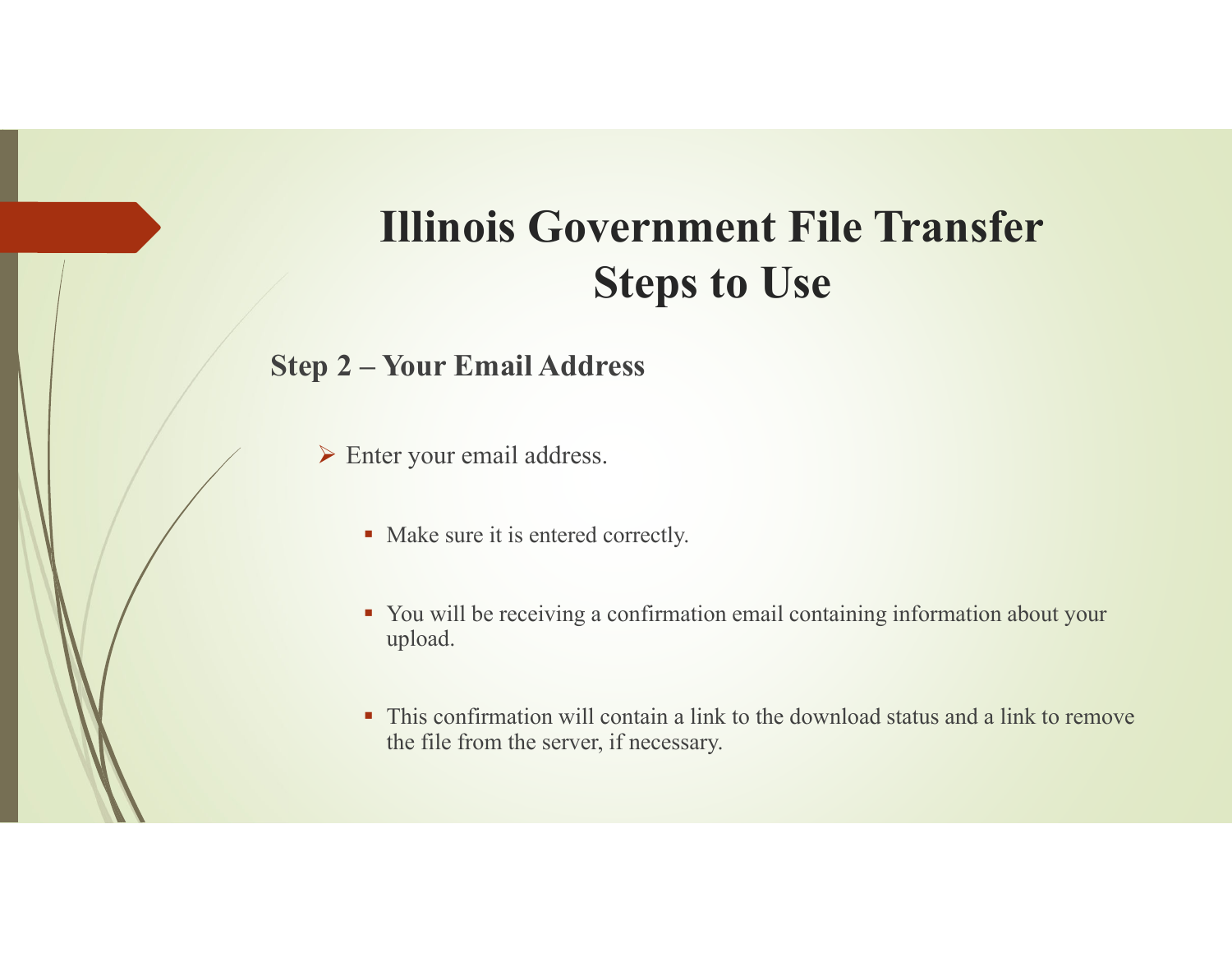### **Step 3 – Select Files**

- $\triangleright$  Select the file(s) to upload.
	- Use the Browse button to locate the file to upload and to confirm proper entry of the file's location.
	- Click on the 'Add More Files' link to added up to **5** files.
	- If you need to upload more than 5 files, consider compressing the files into a zipped file (.ZIP), then upload the zipped file.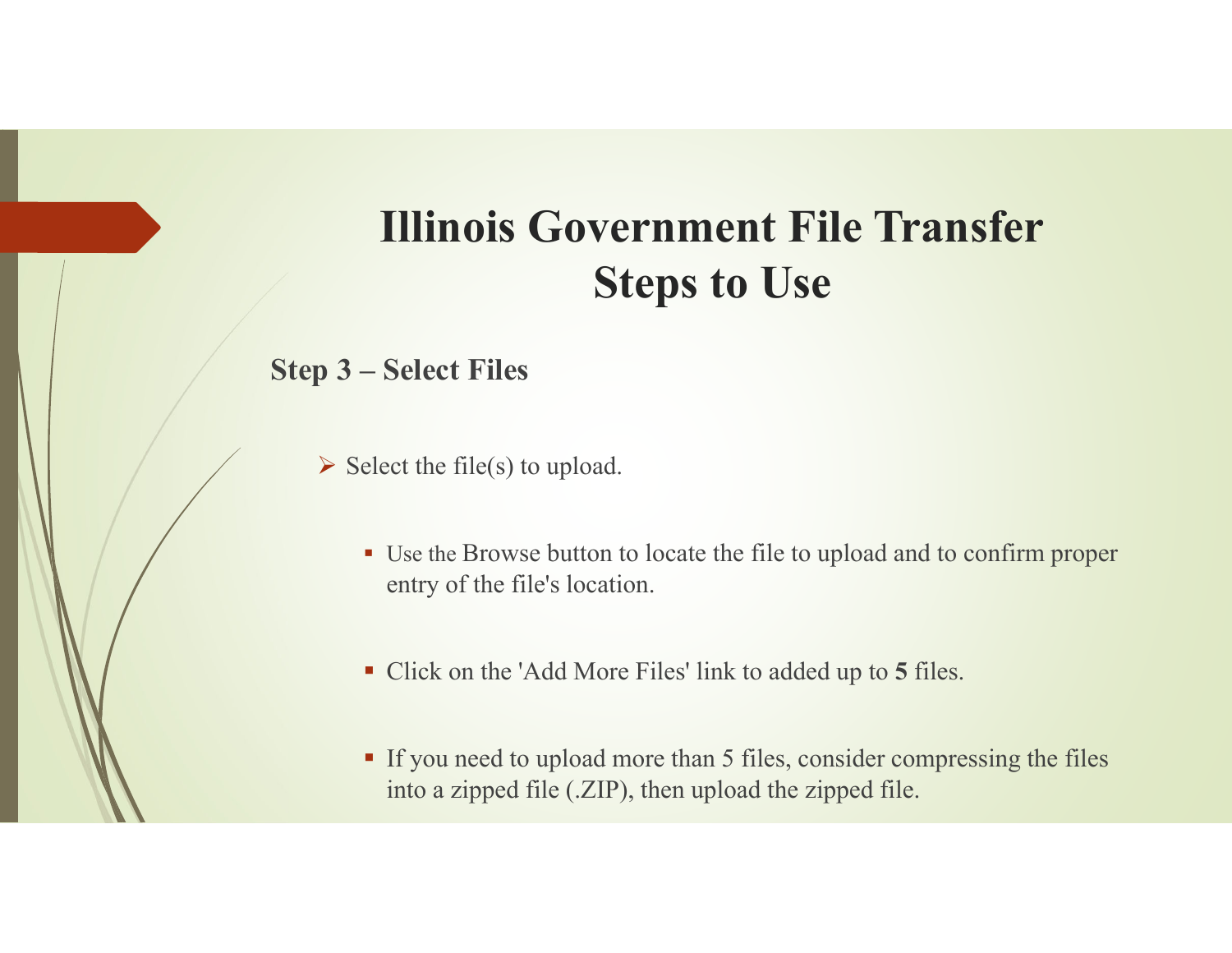**Step 4 – Send**

*Remember to check the warning acknowledgement box at the top of the page.*

□ I acknowledge that I have read and understand this warning.

 $\triangleright$  Click the Send button.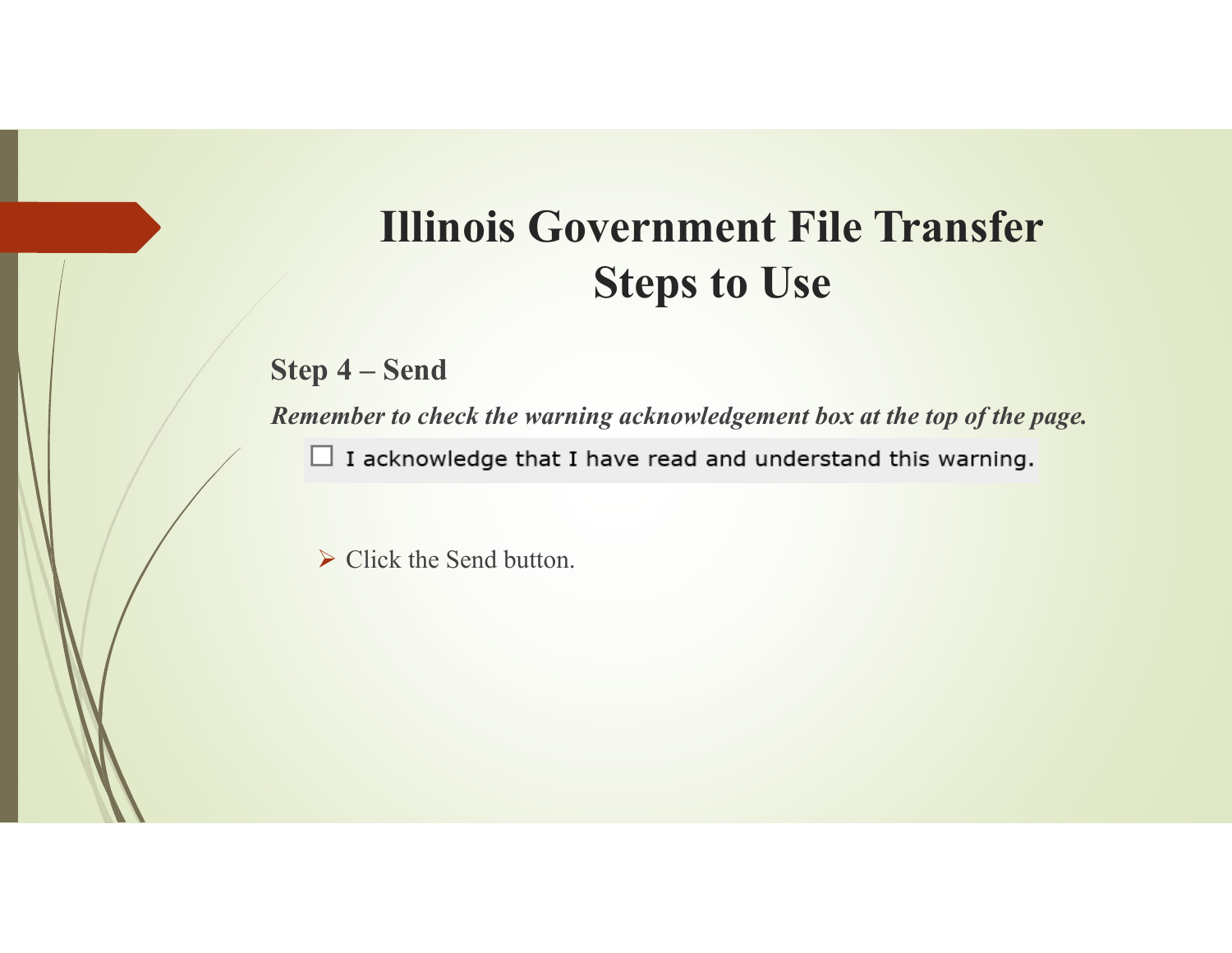## **Illinois Government File Transfer**

*Do not to close the browser or go to another webpage until you receive the "successfully uploaded" screen.* 

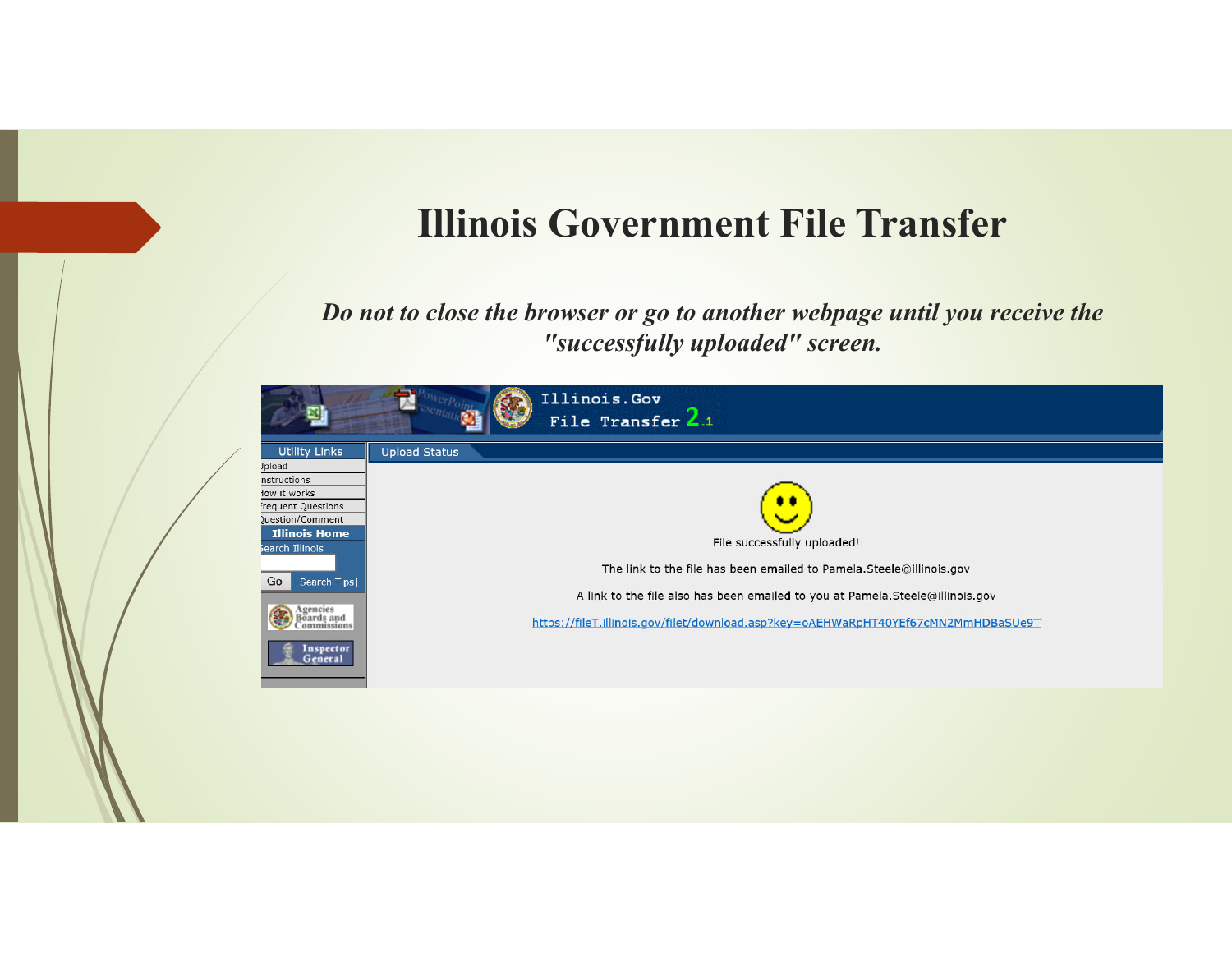# **Illinois Government File Transfer After You Hit Send**

▶ Once you receive the successful upload screen, you are done.

 $\triangleright$  Check your mailbox for the confirmation email.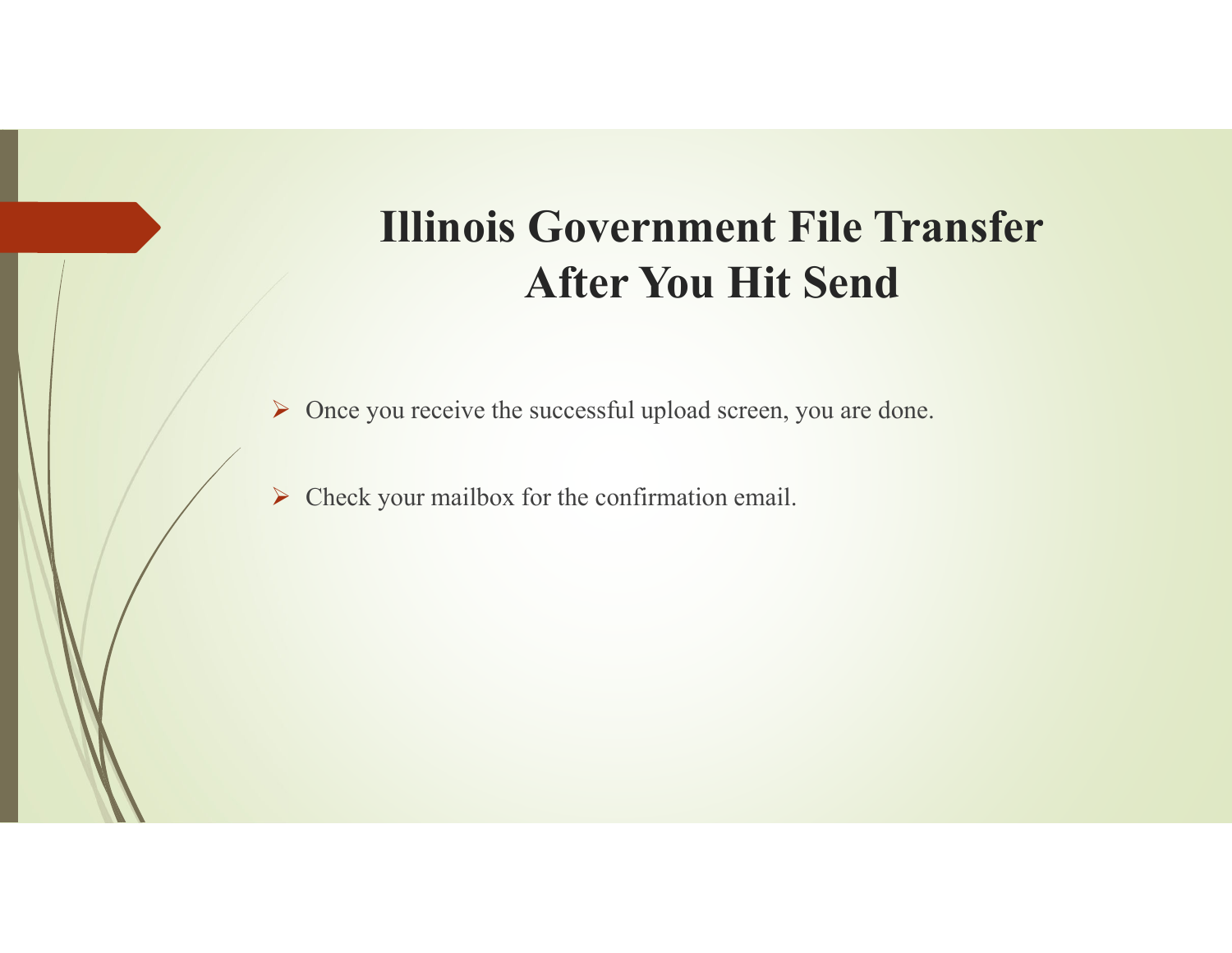There is a Message area in the file transfer.

- Optional
- $\triangleright$  You can give a brief message that the recipient will receive along with a link to the file.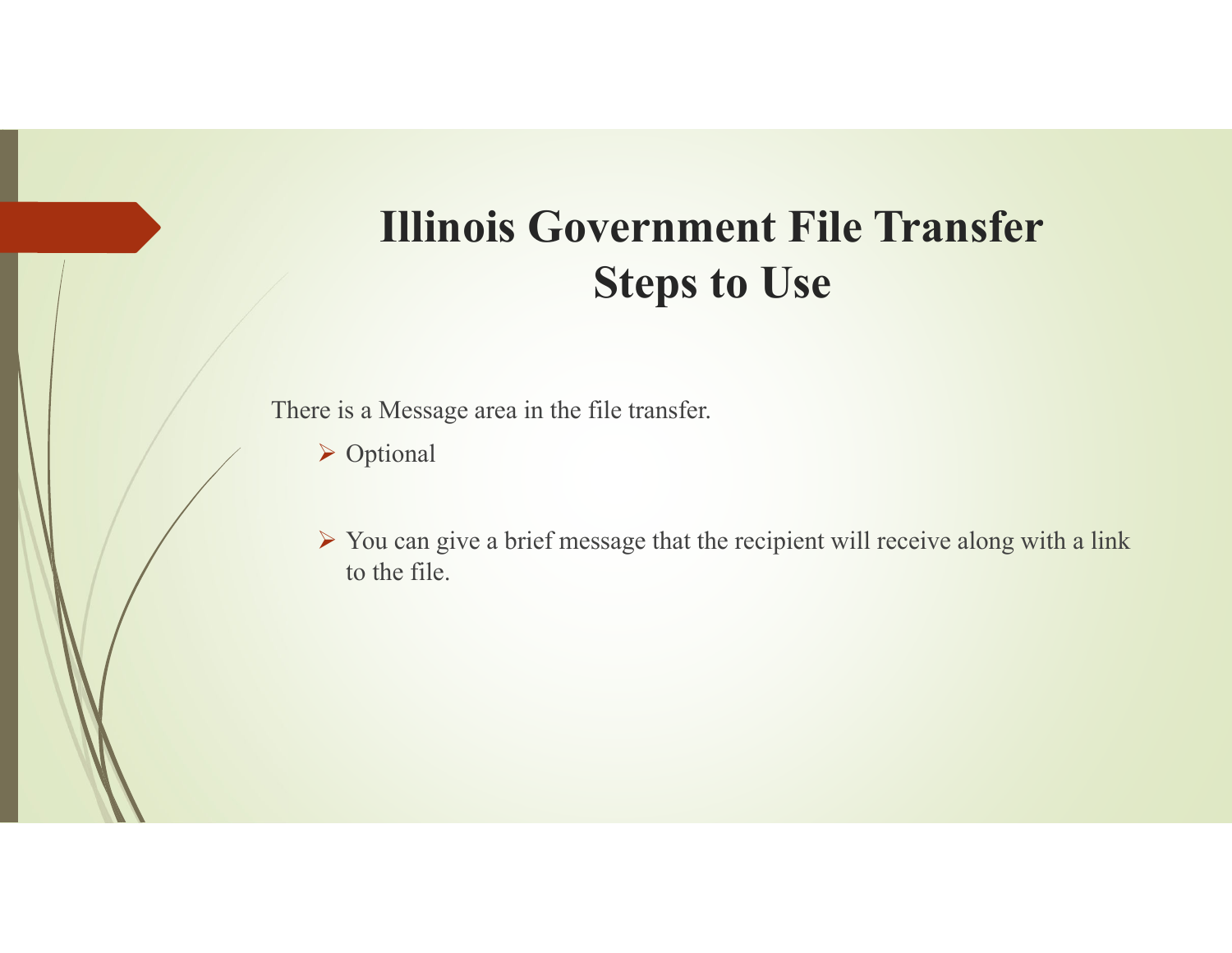# **Illinois Government File Transfer**

### **Important to Remember**

- Upload times can vary drastically depending upon your ISP's upload speed, the size of the file, server utilization and many other variables.
- Only 5 files can be uploaded at a time.
- Only 10 downloads are allowed per uploaded file
- **The file will expire (be purged) in 5 days**. If you send it when the examiner isn't available, you will have to re-send the file when the examiner is available.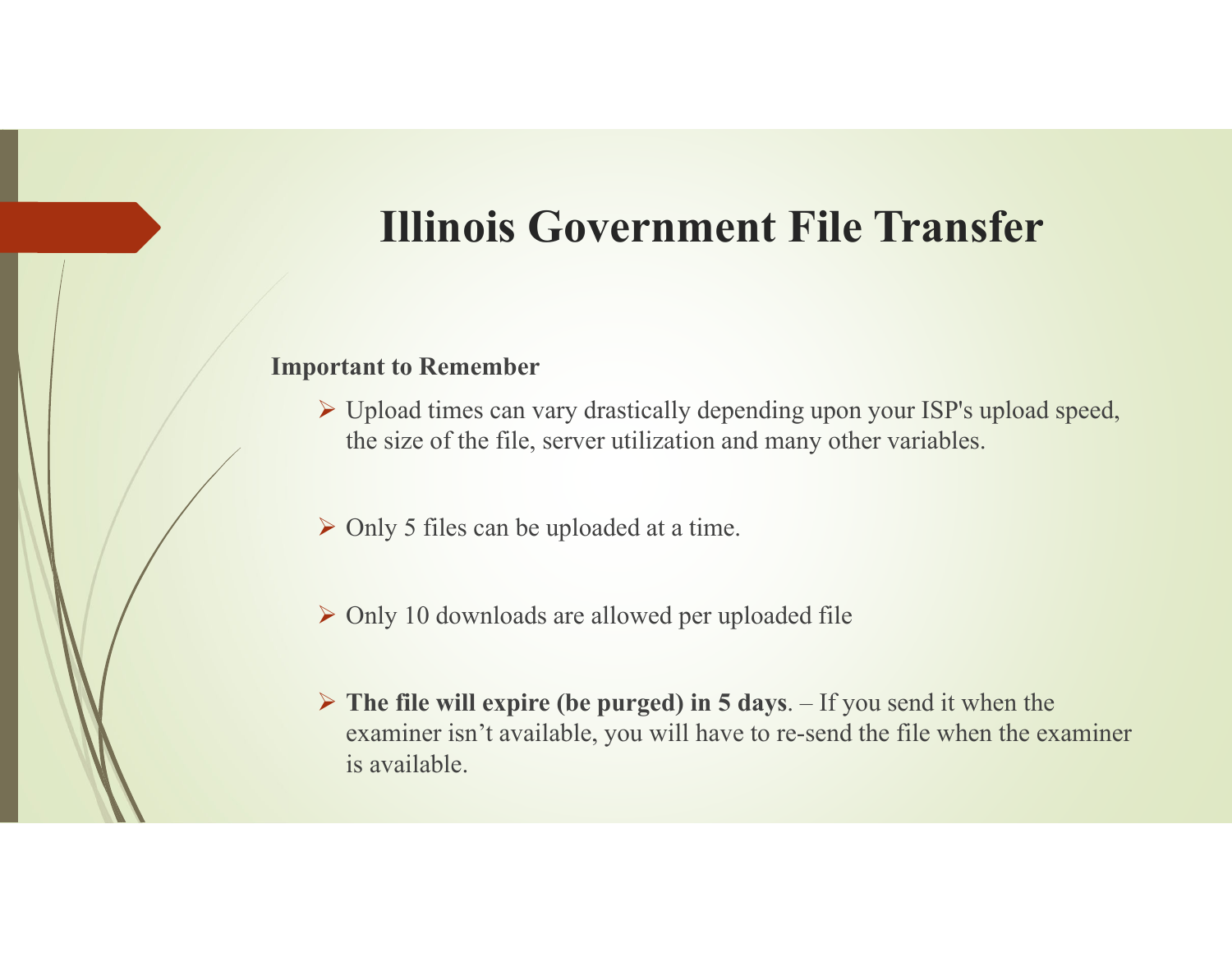